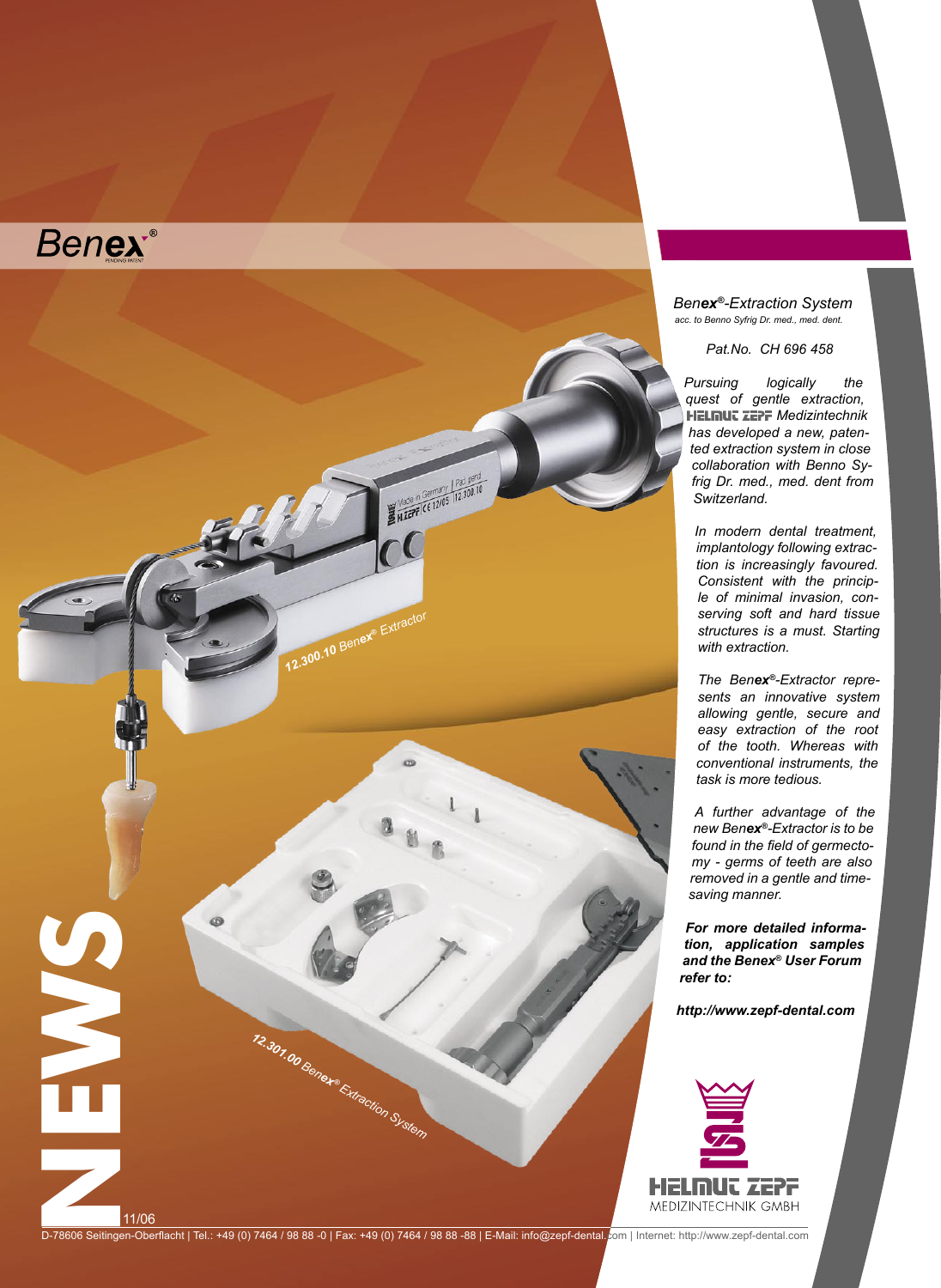## **easy. protecting. save.**<br>Benex® Application Cases.

*Benex® Application Cases acc. to Benno Syfrig Dr. med., med. dent.*

*In pictures [1] to [4], the situation of plugloss / loss of crown is shown. This is the most frequent case for a Benex® extraction. Even if the root could be grabbed with forceps, the danger of a root fracture is very high. With the Benex® Extractor, the risk of damaging neighbouring bone or soft tissue structures is virtually non-existent.* 

*In pictures [5] to [8], we show the extraction of a two-root premolar. Both roots were separated before the extraction.*

*Germectomy [9] - Following removal of milk teeth, an access from crestal to the tooth germ is created. The tooth germ "swim" in the follicle and is very difficult to seize. Till now, the tooth germ has to be separated into small pieces and subsequently removed, using forceps or tweezers, amongst others. If unsuccessful, a massive osteotomy will be necessary. The Benex® screws can be easily fixed into the tooth germ and with minimal force, the tooth germ can be luxated. Bigger tooth germs can be separated and "fished out" with the Benex® screw.*





*12.301.00 Benex®-Extraction System*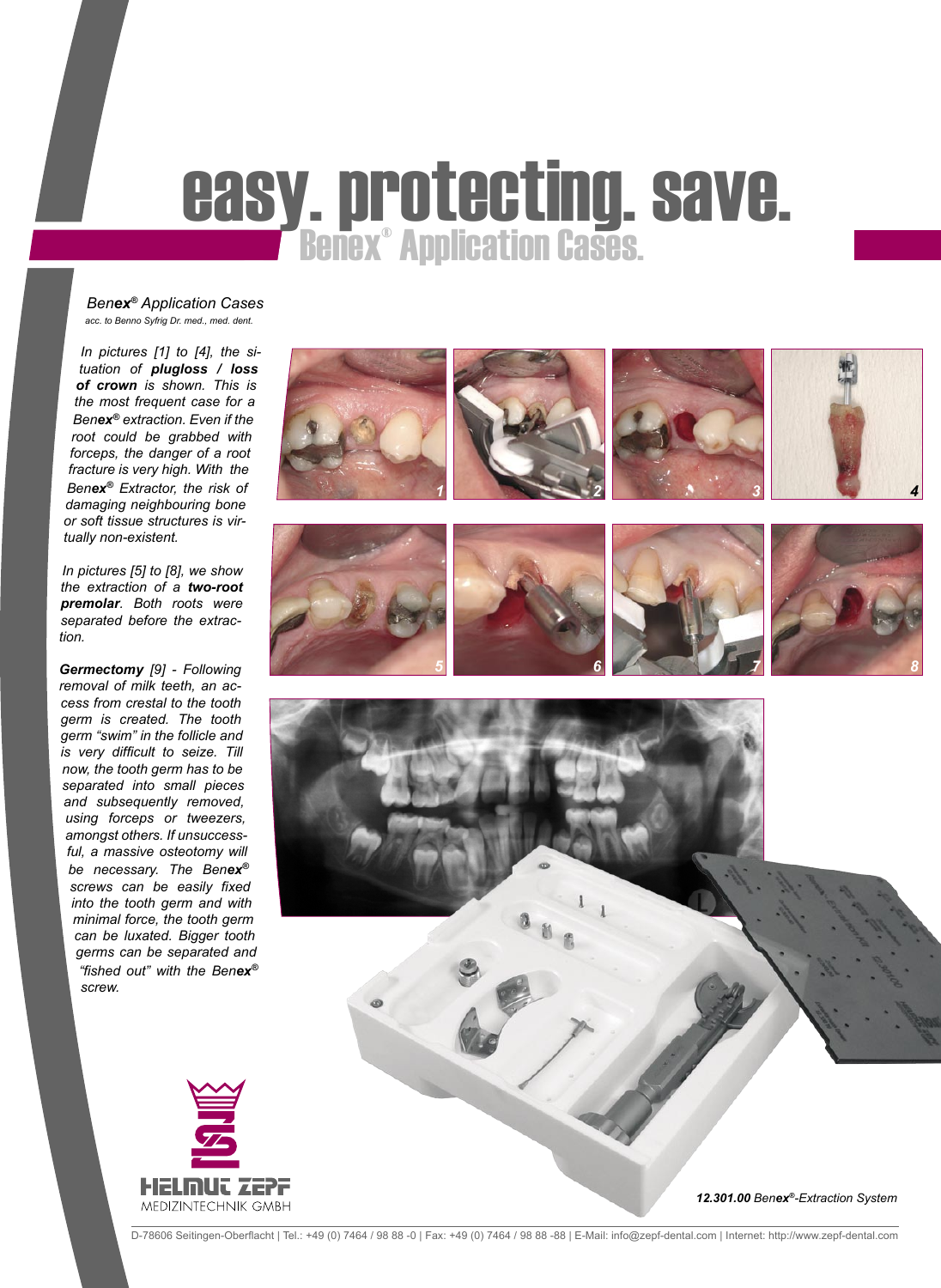# application. benefit. result.<br>■ Application Benex® Extractor.



#### *1. Anaesthesia.*

*Cutting periodontal fibres (Sharpey fibres) in the sulcus by using the ZEPF Periotome*  $\dot{\mathbf{X}}$  od.



*2. Strong, large roots must be loosened / luxated by axial movements within 30 seconds, using*  a slim elevator / twister (**X**IO<sub>3</sub> from *). Without using transversal movements.*

*In case of multi-rooted teeth, the roots are divided and extracted separately.*



*3. Drilling with the diamond coated twist drill should be in the axis and center of the root fragment. It should be approx. 7 mm in the hard tissue, deeper drilling will not be necessary. Drilling is performed with water-cooling. In order to remove drilling chips more easily, an inward and outward movement is recommended for deep drilling.*



*4. According to circumstances, the short or long extraction screw with screwing support is inserted.*

*5. The Extractor is positioned on the adjacent crowns: The opening of the round, revolvable segment plate is adjusted in vestibular direction ensuring a good view of the extraction screw. After the traction rope has been hooked into the extraction screw, it is guided over the reverse roller and fixed to the hook of the extraction slide. Under slight traction - so that the rope does not hang out - the instrument is placed on the adjacent teeth by turning the hand screw. During positioning it is important to see that both the screw and the rope do have the same axial direction.*

> *6. Once the extractor is positioned properly, the extraction is carried out by turning the hand screw. In case of strong, long roots the periodontal fibres have to be pre-stretched during 30 seconds by applying a submaximum traction.*